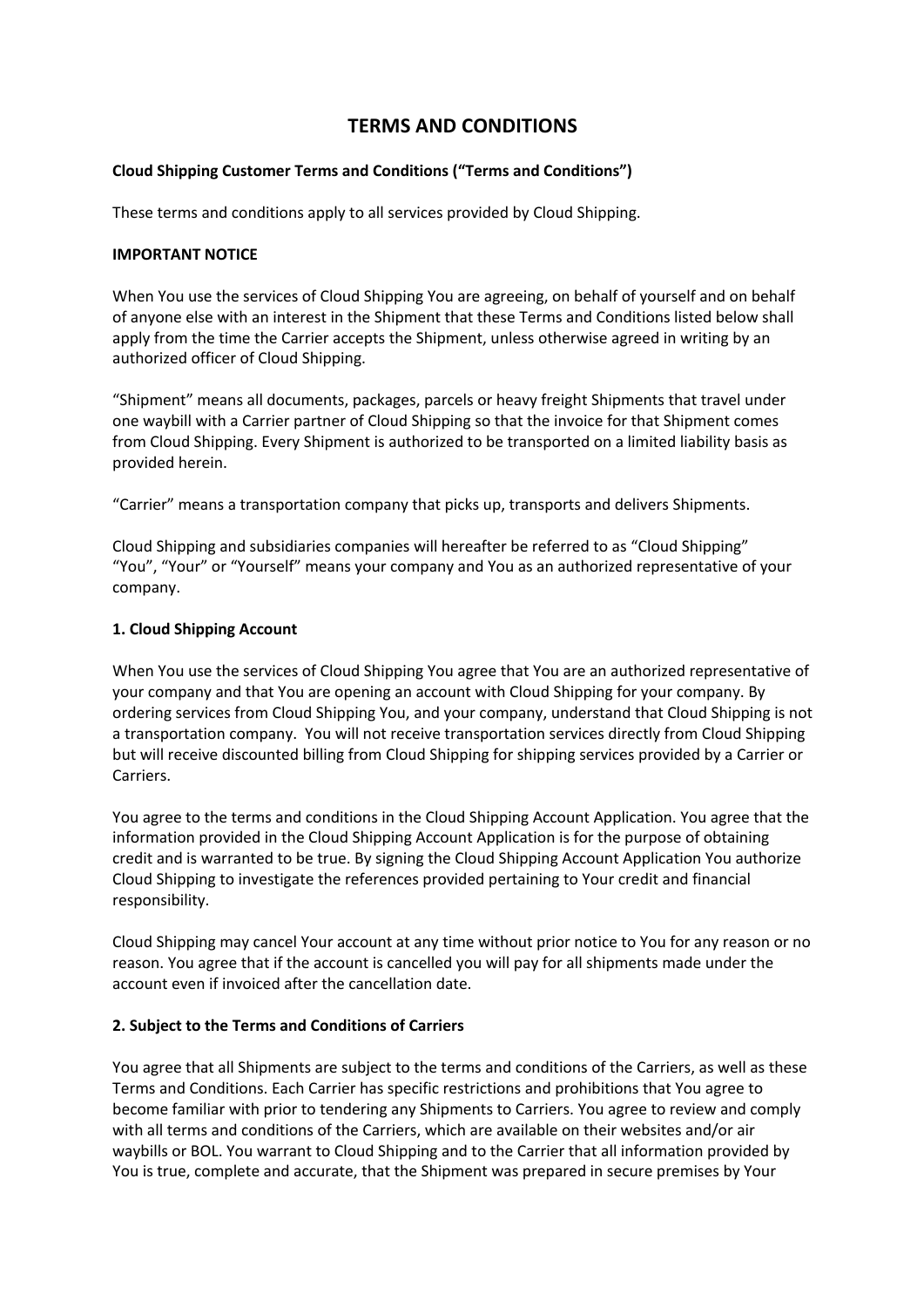employees, that You employed reliable staff to prepare the Shipment, that You protected the Shipment against unauthorized interference during preparation, storage and transportation to the Carrier, that the Shipment is properly marked and addressed, that all applicable customs, import, export and other laws and regulations have been complied with and that the waybill has been signed by You or Your authorized representative.

## **3. Rates**

You agree the rates provided by Cloud Shipping are for You only and that You will not let other companies use the rates without authorization from Cloud Shipping. You agree not to resell the services of Cloud Shipping to other companies and You agree to immediately notify Cloud Shipping if another company is found to be using Your Cloud Shipping account. These rates are subject to change without notice. These rates may also change if the characteristics of the actual Shipment differ from those reported by You such as weight, dimension, commodity and other conditions not accurately described at the time the Shipment is processed.

## **4. Packaging**

You acknowledge that You have properly packaged the Shipment to ensure safe transportation with ordinary care in handling and that the Shipment packaging meets the requirements of the Carriers and industry standards for packaging of such goods for transport as described in the Carrier's terms and conditions. You further acknowledge that the contents of the Shipment were not damaged and were in good working order prior to shipment, unless otherwise noted by you prior to shipment and that you have done nothing to conceal the contents of the Shipment or any possible damage to the contents of the Shipment prior to the Shipment being tendered to the Carrier or thereafter.

#### **5. Loss or Damage Claims**

You agree that Cloud Shipping acts solely as a Third Party "bill to" and bears no express or implied liability for Shipments. You agree that Cloud Shipping has not expressed or implied that Cloud Shipping is a Carrier, or represents a specific Carrier.

You agree that any service failure, late freight, loss or damage claim is handled directly by the Carrier that transported the Shipment and that payment to Cloud Shipping is not subject to nor conditional upon a Carrier's settlement or refusal to pay a claim. You acknowledge and agree that Cloud Shipping is a support and technology company and is not a transportation company and that only the Carrier can be held liable for service claims.

#### **6. Insurance**

You understand that and agree You are responsible for arranging for any shipment delay or damage coverage directly with the carrier for Shipments booked through Cloud Shipping. Cloud Shipping is not responsible for any cargo damage, delay or loss of Shipments moved through an Cloud Shipping Carrier. You may be offered the option to select a shipment warranty product on the Cloud Shipping website but Cloud Shipping is under no obligation to provide this service. This shipment warranty product is a transportation services warranty and not insurance. If you choose the shipment warranty product, its terms and conditions listed on the Cloud Shipping website will apply. If You choose not to insure the Shipment You agree to accept the Carrier's standard liability, if granted by the Carrier, under their terms and conditions. You further agree to accept the Carrier's decision, whether You chose insurance or not, as full and final resolution of your claim.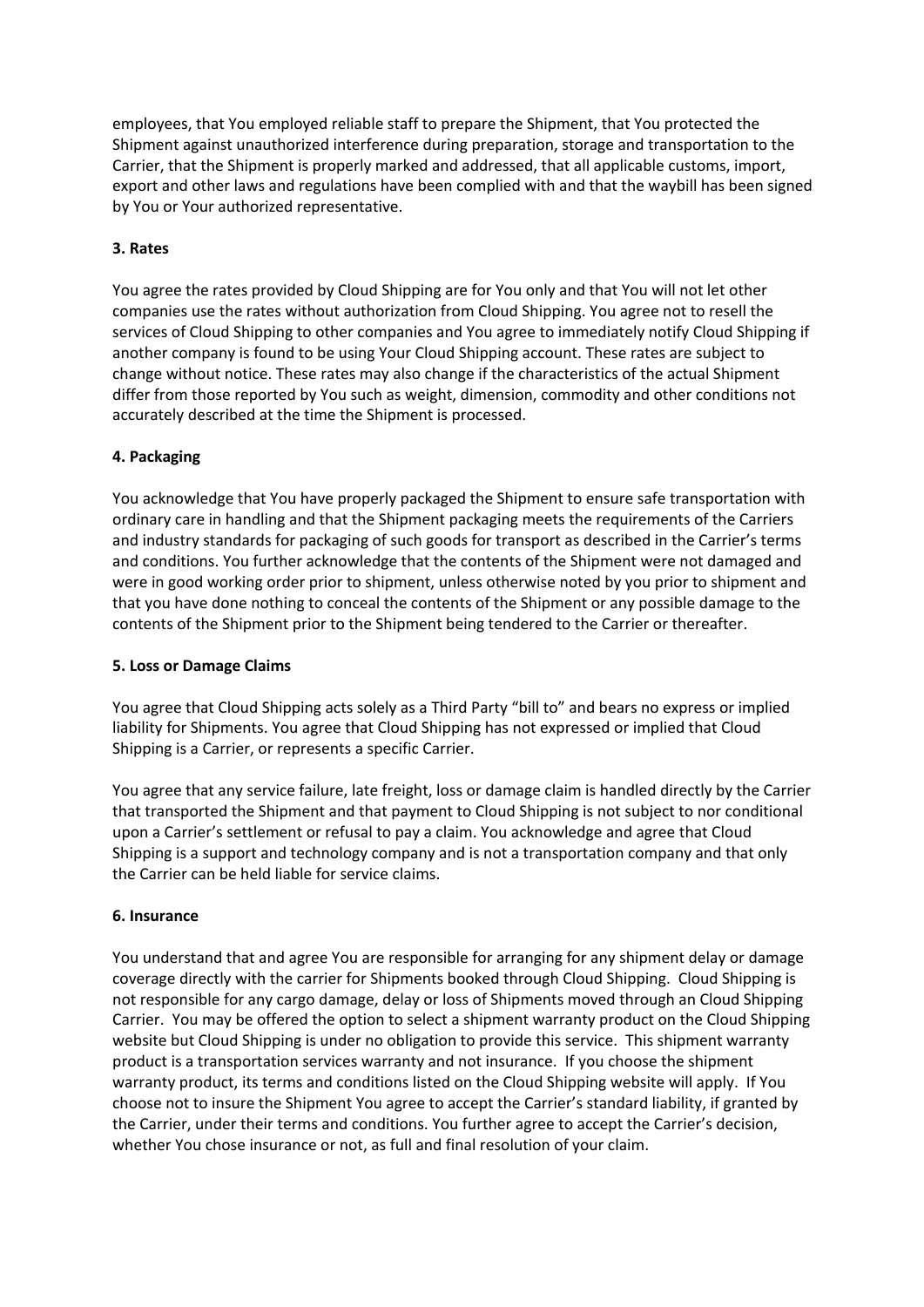## **7. Customs Processing**

The Carrier will process Your Shipment for customs clearance in the country of its destination. Customs clearance procedures may vary widely in different countries. You agree that payment to Cloud Shipping is not subject to nor conditional upon any actions or delays of the customs officials.

#### **8. Payment**

You agree to pay Cloud Shipping within 14 days FROM DATE OF INVOICE except invoices for Duties and Taxes which you agree to pay immediately upon receipt of the invoice. You agree that in the event Your account is not paid according to the terms above or as described on the invoice Your discounts may be reduced, therefore shipment pricing may increase, on all delinquent amounts over 30 days late. You also agree that Cloud Shipping may have Shipments and freight pickup curtailed until Your account is brought current and that all costs of collection, including reasonable attorney fees if incurred, will also be Your responsibility. Duties and Taxes may be up to 6 months after invoice. Payment terms to Cloud Shipping will not be extended due to pending issues with Carriers. Despite any instructions to collect payment from any other Third Party or Your confusion about whom to pay, You agree to remain responsible to pay Your Cloud Shipping invoice within the terms above.

## **9. Security**

You agree to send goods and materials in compliance with the Carrier's requirements and security restrictions in place at the time of the shipment. You will only ship goods and materials that you own or originate with You or Your company.

#### **10. Dangerous Goods**

If You ship dangerous goods, as defined by the Carrier, You agree to all the terms and conditions of the Carrier regarding these items, including but not limited to proper packaging, preparation for transport, training and updating employees, and paperwork requirements. You further represent that your employees have been properly trained in the handling and transportation of these items and will present certification and other paperwork if requested. In the event of a breach of any requirement regarding dangerous goods you agree to indemnify and hold harmless Cloud Shipping from all loss and liability arising from said shipment(s)and/or breach.

# **11. Refunds**

Where you have made a payment, or Cloud Shipping has collected payment via credit card or other automated collection process, you should address any invoice dispute or refund requests, in accordance with your contractual or statutory rights, in writing to Cloud Shipping.

#### **12. Miscellaneous**

Except as expressly stated herein, there are no other warranties, express or implied, by operations of law or otherwise, of the services furnished by a particular purpose or arising from a course of dealing or usage or trade. Cloud Shipping shall have no other liability to You in connection with the services furnished, including without limiting the generality of the foregoing, any liability for direct, indirect, incidental, special or consequential damages or any injury or damages to persons and property. Cloud Shipping will not be liable for goods or materials damaged by shipment. In addition Cloud Shipping is not liable for any loss or damage arising out of circumstances beyond its control. These